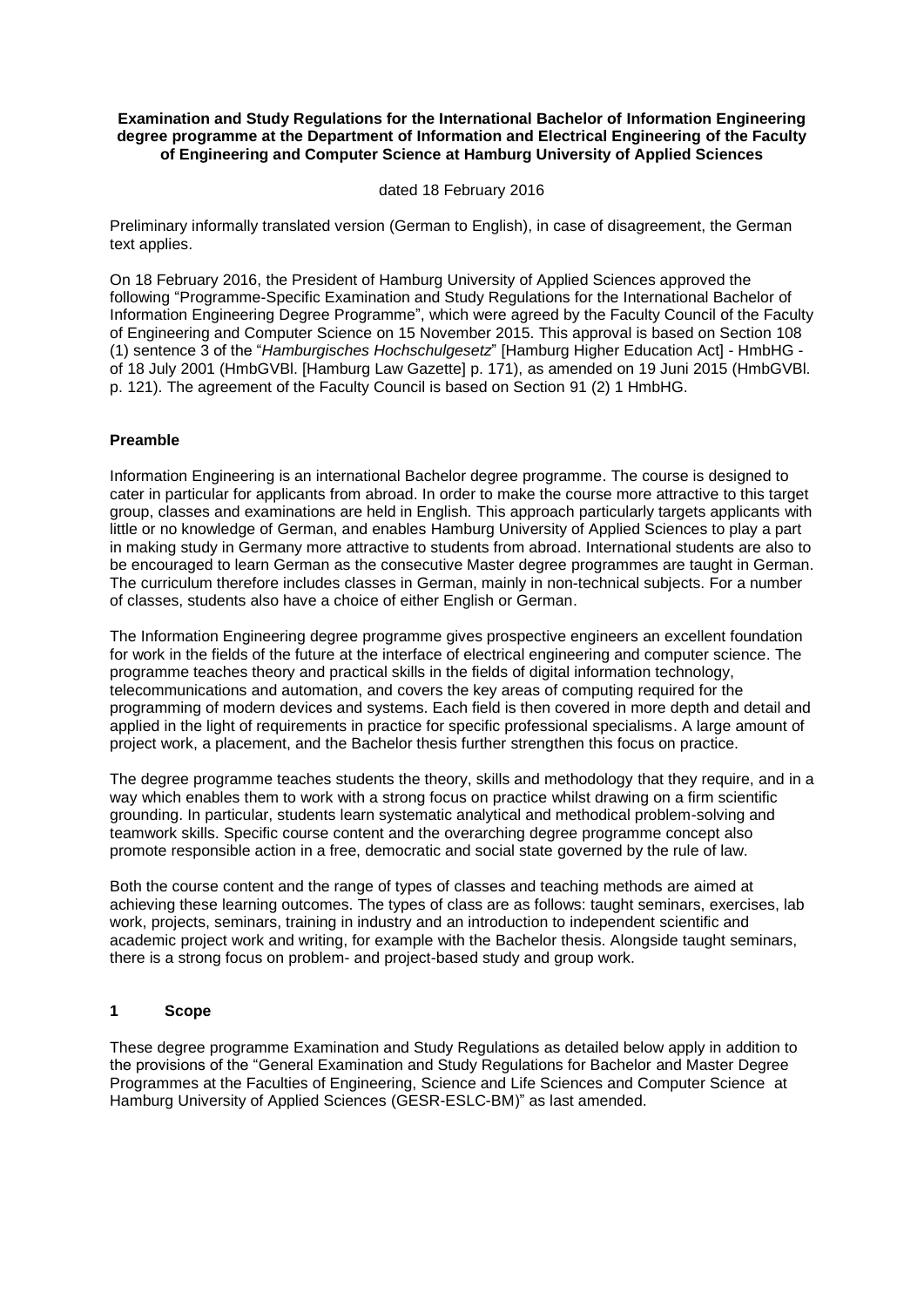## **2 Standard programme length and structure**

(1) The standard course duration is seven semesters (three and a half academic years / 210 credit points). The international Information Engineering degree programme is a Bachelor course with the consecutive Master courses in "*Mikroelektronische Systeme*" (Microelectronic Systems), "*Automatisierung*" (Automation) and "*Informations- und Kommunikationstechnik*" (Information and Communication Engineering).

(2) The degree programme consists of foundation courses in theory and practice (first academic year) and a reinforcement of the basics (advanced courses, second academic year), one semester in industry (industrial placement) in the fifth semester, and further specialisation in Information Engineering (final two semesters). A Bachelor thesis is also to be written in the seventh semester. Students complete the degree programme upon passing the Bachelor of Engineering examination.

(3) The department shall also offer a number of classes in the programme in German. Where the class is taken in German, the corresponding examinations shall also be offered in German (cf. Section 6  $(7)$ ).

(4) The department shall draw up a general course plan for the Bachelor of Engineering degree programme as a whole. This course plan shall set out in particular the scope, the class type and the point in the curriculum for each subject. The subject timetable in each academic year follows a clear teaching and learning rationale. With the exception of subjects in the advanced classes (sixth semester) and the compulsory electives in the seventh semester, students are advised to pursue their studies on the basis of this timetable. The department shall develop learning objectives and teaching content for each subject and publish these in the appropriate form. The course programme shall be approved by the Faculty Council and the most recently approved version shall apply.

## **3 Academic qualifications**

Hamburg University of Applied Sciences shall award the degree of Bachelor of Science (BSc) to students who have passed all assessments required for the Bachelor. The Bachelor certificate shall state that the degree is for completion of the international Information Engineering programme.

## **4 Language**

(1) Teaching and examinations shall be in English. Some of the modules can also be taken in German (cf. Section 7 (6)).

(2) The examination and study regulations shall be drawn up in both German and English.

## **5 Training in industry**

(1) An engineering placement in industry is integrated into the third academic year of the Bachelor of Engineering degree programme as the fifth semester (20 weeks). Students may only commence their industrial placement after passing all of their first year examinations. Exceptions to this rule may be approved by the department representative for the training period in industry in cases where its application would result in undue hardship, in particular in an increase in the time required for programme completion which would be unreasonable on social or family grounds, and where such an exception does not stand in the way of logical progression in the student's studies. The student must submit his or her grades certificate for the first academic year to the representative for the training period in industry before commencement of the industrial placement.

(2) Students must submit proof of successful completion of their industrial placement to the department representative for the training period in industry. At the beginning of the semester following the industrial placement, students must give a presentation on their industrial placement at an event organised by the representative for the training period in industry; further details are set down in the Training Guidelines for Industrial Placements (*Ausbildungsrichtlinien für das Praxissemester*) issued by the Department of Information and Electrical Engineering. The representative for the training period in industry shall issue a certificate of completion of the industrial placement for presentation to the Examination Committee. Twenty credit points shall be awarded for successful completion of the industrial placement.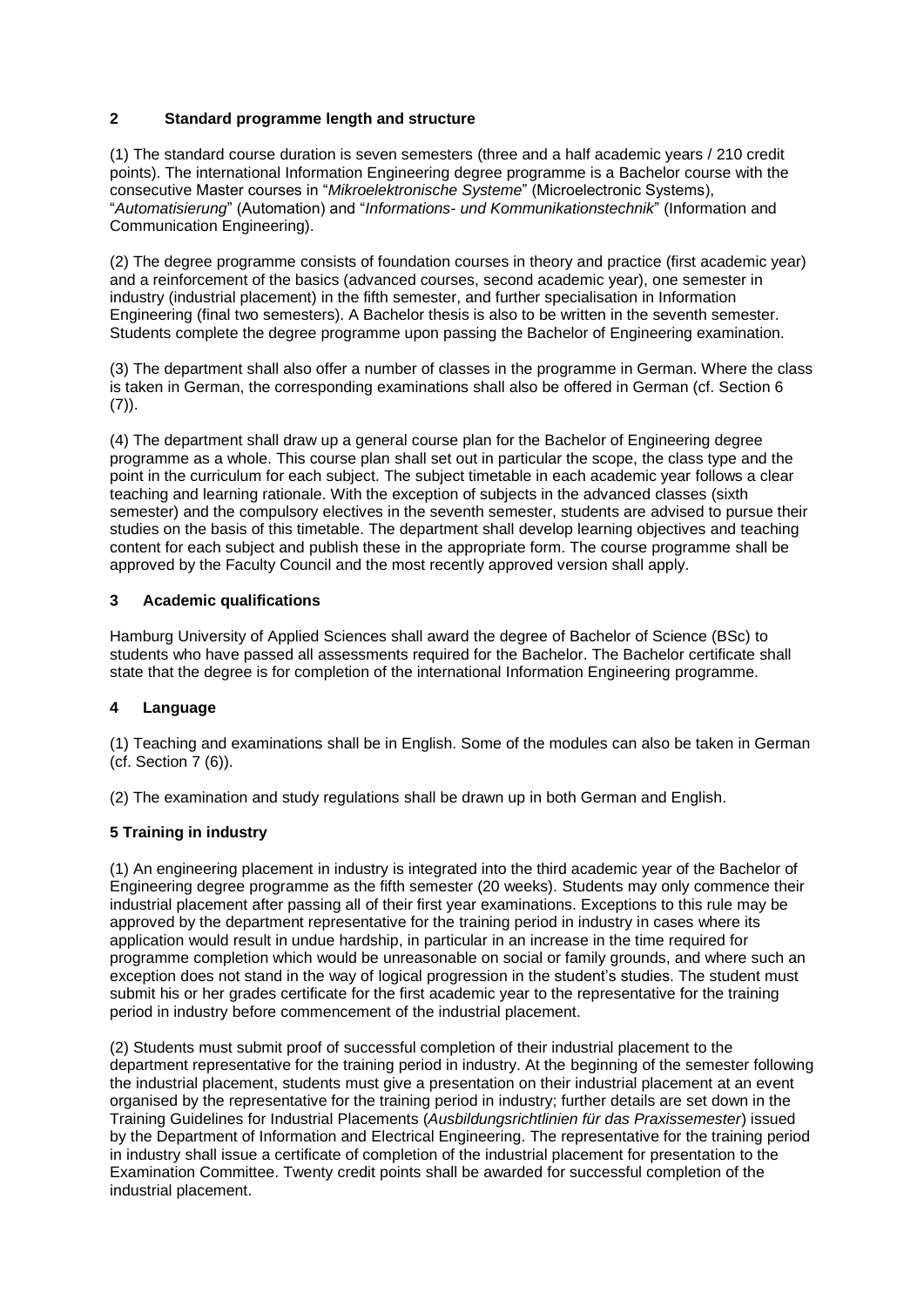(3) Students must complete a paper (Section 14 (3) no. 10 (GESR-ESLC-BM) relating to their time in industry, and this shall be assessed by their supervisor. Papers shall be assessed in accordance with Section 21(11) (GESR-ESLC-BM). Five credit points shall be awarded for successful completion of the paper.

## **6 Modules and credit points**

(1) All assessment for the Bachelor is completed during the degree programme. This assessment comprises the compulsory modules and compulsory elective modules and corresponding study, preexamination and examination credits, the industrial placement and placement paper (Section 5 (3)), and the Bachelor thesis (Section 8). All classes for the degree programme as a whole are set out in the tables below. The exact course content can be found in the module handbook, which is available from the Department of Information and Electrical Engineering Department and online.

(2) The following abbreviations are used below in the tables of core modules for each academic year:

 $CP =$  Credit points  $H =$  Hours per week

Class types (CT):

- $TgS = Taught seminar$
- Sem = Seminar
- Pro = Project
- $Lab =$  Lab work
- Ex = Exercise

Forms of assessment:

- HP = Home project  $WE = W$ ritten examination CO = Colloquium<br>LC = Lab work co
- $LC =$  Lab work completion<br> $LE =$  Lab work examination  $=$  Lab work examination
- $OE =$  Oral examination<br>Pro  $=$  Project
- $=$  Project
- $P$ ap = Paper
- EAC = Exercise attendance certificate

Types of assessment:

**.** 

- PEC = Pre-examination credit
- $EC = Examination credit$
- SC = Study credit

## (3) The first academic year comprises the following modules:

| <u>p</u><br>Module | <b>Module</b>        | Abbreviation    | type<br>Class | Semester | size<br>Class | weighting<br>Credit | Ê<br>week<br>per<br>Hours | points<br>Credit | Weighting | sment<br>(eq<br>€<br>Form<br>ä<br>৳ | $\mathcal{S}^{\mathsf{c}}$<br><b>NNO</b> |
|--------------------|----------------------|-----------------|---------------|----------|---------------|---------------------|---------------------------|------------------|-----------|-------------------------------------|------------------------------------------|
| 1                  | <b>Mathematics 1</b> | MA <sub>1</sub> | TgS           | 1        | 39            | 1.0                 | 5                         |                  |           | WE<br>(EC)                          | 0.1282                                   |
|                    |                      | <b>MAE</b>      | Ex            | 1        | 19.5          | 1.0                 | $\overline{\mathbf{A}}$   | 8                | 8         | EC<br>(PEC)                         | 0.0513                                   |
| 2                  | <b>Mathematics 2</b> | MA <sub>2</sub> | TgS           | 2        | 39            | 1.0                 | 5                         | 8                | 8         | <b>WE</b><br>(EC)                   | 0.1282                                   |

<sup>1</sup> Index value used by German HE institutions relating to the staff-student ratio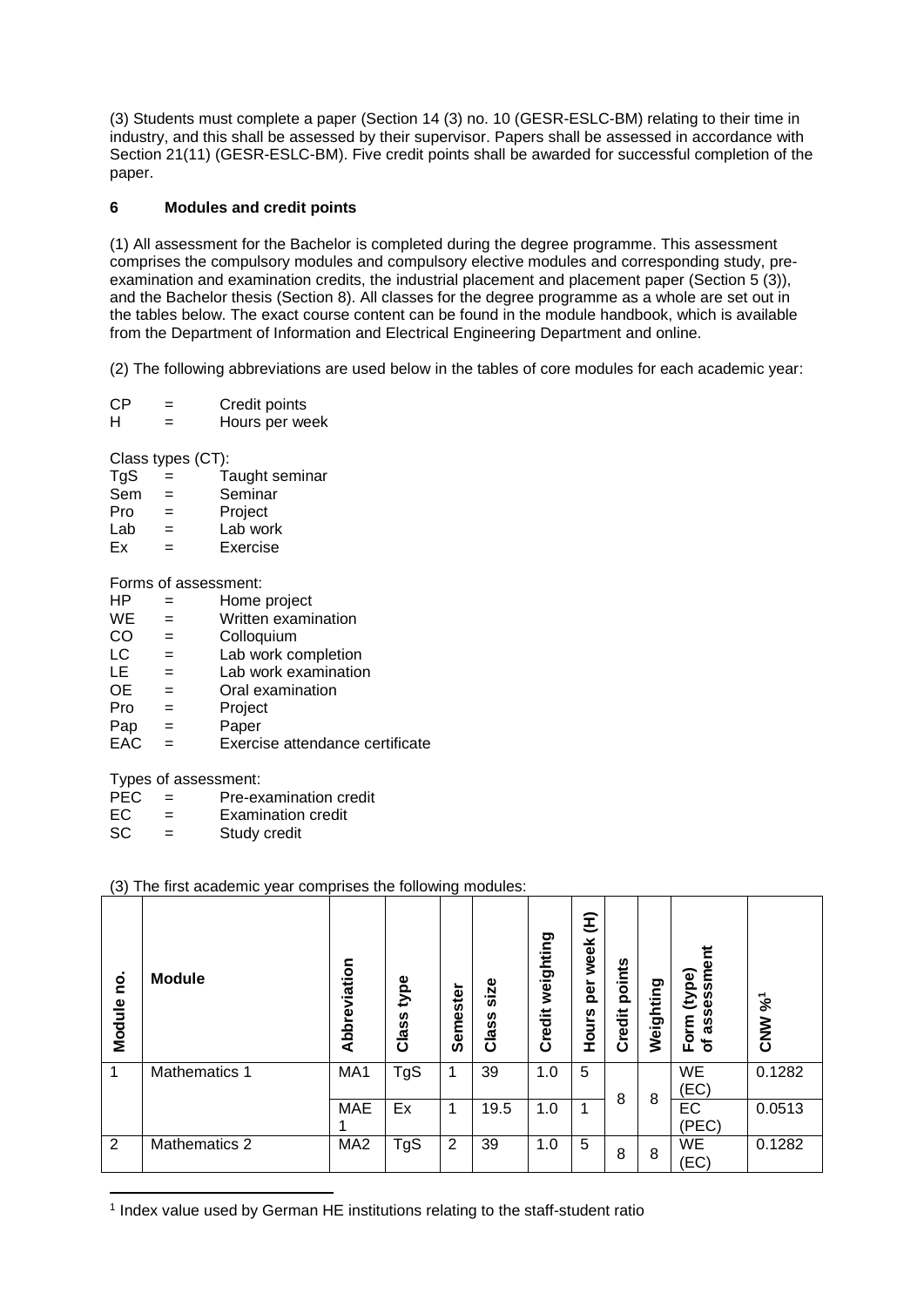|                          |                                            | <b>MAE</b><br>$\overline{2}$ | Ex  | $\overline{2}$ | 19.5 | 1.0 | 1              |                |                | <b>EC</b><br>(PEC)              | 0.0513 |
|--------------------------|--------------------------------------------|------------------------------|-----|----------------|------|-----|----------------|----------------|----------------|---------------------------------|--------|
| 3                        | <b>Electrical Engineering</b><br>1         | EE <sub>1</sub>              | TgS | $\mathbf{1}$   | 39   | 1.0 | 3              | 6              | 6              | <b>WE</b><br>(EC)               | 0.0769 |
|                          |                                            | EEL1                         | Lab | 1              | 13   | 1.0 | 1              |                |                | $\overline{\text{LC}}$<br>(PEC) | 0.0769 |
| $\overline{\mathcal{A}}$ | <b>Electrical Engineering</b>              | EE <sub>2</sub>              | TgS | $\overline{2}$ | 39   | 1.0 | 3              | 6              | 6              | <b>WE</b><br>(EC)               | 0.0769 |
|                          | $\mathbf{2}$                               | EEL <sub>2</sub>             | Lab | $\overline{2}$ | 13   | 1.0 | $\mathbf{1}$   |                |                | <b>LC</b><br>(PEC)              | 0.0769 |
| 5                        | <b>Electronics 1</b>                       | EL <sub>1</sub>              | TgS | $\overline{2}$ | 39   | 1.0 | 3              | 6              | 6              | <b>WE</b><br>(EC)               | 0.0769 |
|                          |                                            | ELL1                         | Lab | $\overline{2}$ | 13   | 1.0 | 1              |                |                | <b>LC</b><br>(PEC)              | 0.0769 |
|                          | <b>Software Construction</b>               | SO <sub>1</sub>              | TgS | 1              | 39   | 1.0 | $\overline{4}$ |                |                |                                 | 0.1026 |
| 6                        | 1                                          | SOL                          | Lab | 1              | 13   | 1.0 | 1.5            | $\overline{7}$ | $\overline{7}$ | $LE$ (EC)                       | 0.1154 |
|                          | <b>Software Construction</b>               | SO <sub>2</sub>              | TgS | $\overline{2}$ | 39   | 1.0 | 3              |                |                |                                 | 0.0769 |
| $\overline{7}$           | $\mathbf{2}$                               | SOL<br>$\overline{2}$        | Lab | $\overline{2}$ | 13   | 1.0 | 1              | 6              | 6              | $LE$ (EC)                       | 0.0769 |
| 8                        | German                                     | <b>GE</b>                    | Sem | 1              | 19.5 | 1.0 | $\overline{2}$ | 4              | 4              | Pap<br>(EC)                     | 0.1026 |
| 9                        | <b>Intercultural</b><br><b>Competences</b> | IC                           | Ex  | $\overline{2}$ | 19.5 | 1.0 | $\overline{2}$ | 3              |                | Pap<br>(SC)                     | 0.1053 |
|                          |                                            | LSE1                         | Ex  | 1              | 19.5 | 1.0 | $\overline{2}$ | 4              |                | Pap                             | 0.1026 |
| 10                       | <b>Learning and Study</b>                  | LSL1                         | Lab | 1              | 13   | 1.0 | 1.5            |                |                | (SC)                            | 0.1154 |
|                          | <b>Methods</b>                             | LSL <sub>2</sub>             | Lab | $\overline{2}$ | 13   | 1.0 | 1.5            | 2              | $\blacksquare$ | Pap<br>(SC)                     | 0.1154 |

(4) The second academic year comprises the following modules:

| <u>o</u><br>Module | <b>Module</b>                | Abbreviation     | type<br>Class <sup>-</sup> | Semester | size<br>Class | Credit weighting | Ê<br>week<br>per<br><b>Hours</b> | points<br><b>Credit</b> | Weighting | assessment<br>Form (type)<br>৳ | CNW %  |
|--------------------|------------------------------|------------------|----------------------------|----------|---------------|------------------|----------------------------------|-------------------------|-----------|--------------------------------|--------|
| $\overline{11}$    | <b>Signals and Systems 1</b> | SS <sub>1</sub>  | <b>TgS</b>                 | 3        | 39            | 1.0              | 3                                | 6                       | 12        | WE<br>(EC)                     | 0.0769 |
|                    |                              | SSL <sub>1</sub> | Lab                        | 3        | 13            | 1.0              |                                  |                         |           | <b>LC</b><br>(PEC)             | 0.0769 |
| 12                 |                              | SS <sub>2</sub>  | TgS                        | 4        | 39            | 1.0              | 3                                | 6                       | 12        | WE<br>(EC)                     | 0.0769 |
|                    | <b>Signals and Systems 2</b> | SSL <sub>2</sub> | Lab                        | 4        | 13            | 1.0              | 1                                |                         |           | <b>LC</b><br>(PEC)             | 0.0769 |
| 13                 | <b>Electronics 2</b>         | EL <sub>2</sub>  | TgS                        | 3        | 39            | 1.0              | $\overline{4}$                   | $\overline{7}$          | 14        | WE<br>(EC)                     | 0.1026 |
|                    |                              | ELL <sub>2</sub> | Lab                        | 3        | 13            | 1.0              | 1.5                              |                         |           | <b>LC</b><br>(PEC)             | 0.1154 |
| 14                 | <b>Digital Circuits</b>      | DI               | TgS                        | 3        | 39            | 1.0              | 3                                | 6                       | 12        | WE<br>(EC)                     | 0.0769 |
|                    |                              | DIL              | Lab                        | 3        | 13            | 1.0              |                                  |                         |           | LC                             | 0.076  |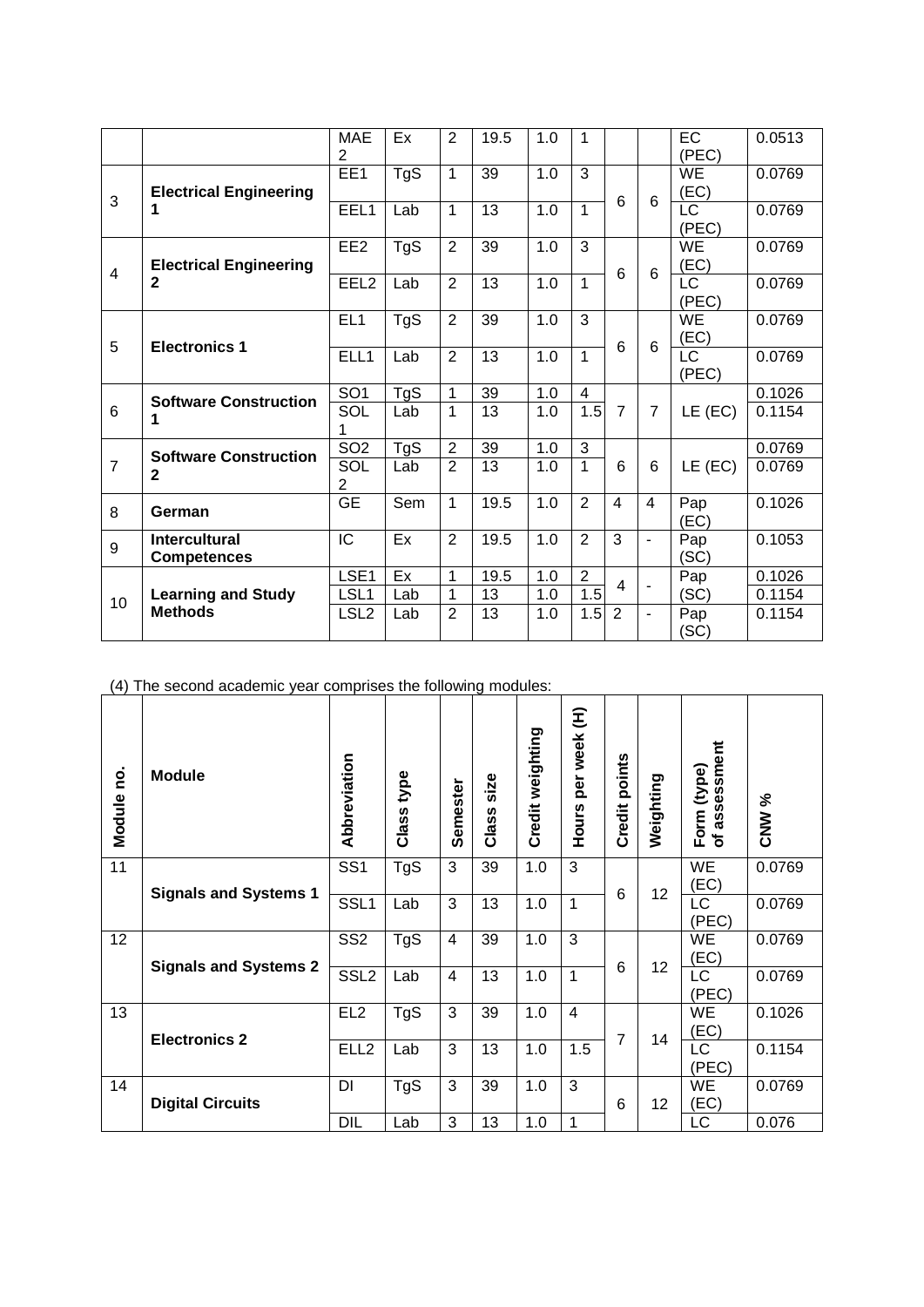|    |                                                 |            |            |                |      |     |                |   |    | (PEC)              | 9      |
|----|-------------------------------------------------|------------|------------|----------------|------|-----|----------------|---|----|--------------------|--------|
| 15 |                                                 | DS         | TgS        | $\overline{4}$ | 39   | 1.0 | 3              | 6 | 12 | WE<br>(EC)         | 0.0769 |
|    | <b>Digital Systems</b>                          | <b>DSL</b> | Lab        | $\overline{4}$ | 13   | 1.0 | 1              |   |    | LC<br>(PEC)        | 0.0769 |
| 16 | <b>Microcontrollers</b>                         | <b>MC</b>  | <b>TgS</b> | $\overline{4}$ | 39   | 1.0 | $\overline{4}$ | 7 | 14 | WE<br>(EC)         | 0.1026 |
|    |                                                 | <b>MCL</b> | Lab        | $\overline{4}$ | 13   | 1.0 | 1.5            |   |    | <b>LC</b><br>(PEC) | 0.1154 |
| 17 | <b>Algorithms and Data</b><br><b>Structures</b> | AD         | TgS        | 3              | 39   | 1.0 | 3              | 6 | 12 | WE<br>(EC)         | 0.0769 |
|    |                                                 | <b>ADL</b> | Lab        | 3              | 13   | 1.0 | 1              |   |    | LC<br>(PEC)        | 0.0769 |
|    |                                                 | <b>SE</b>  | TgS        | $\overline{4}$ | 39   | 1.0 | 3              | 6 | 12 | <b>WE</b><br>(EC)  | 0.0769 |
| 18 | <b>Software Engineering</b>                     | <b>SEL</b> | Lab        | $\overline{4}$ | 13   | 1.0 | 1              |   |    | LC<br>(PEC)        | 0.0769 |
| 19 | <b>Databases</b>                                | DB         | TgS        | 4              | 39   | 1.0 | 3              |   | 12 | WE<br>(EC)         | 0.0769 |
|    |                                                 | <b>DBL</b> | Lab        | $\overline{4}$ | 13   | 1.0 | 1              | 6 |    | LC<br>(PEC)        | 0.0769 |
|    | <b>Economics and</b><br><b>Management</b>       | EM         | TgS        | 3              | 39   | 1.0 | 3              |   | 12 | WE<br>(EC)         | 0.0769 |
| 20 |                                                 | <b>EME</b> | Ex         | 3              | 19.5 | 1.0 | 1              | 6 |    | Pap<br>(PEC)       | 0.0513 |

(5) The third academic year comprises the following modules:

| Module no. | <b>Module</b>                                | Abbreviation | Class type (CT) | Semester | size<br>Class | Credit weighting | per week (H)<br><b>Hours</b> | Credit points   | Weighting | assessment<br>Form (type)<br>৳  | <b>CNW %</b>   |
|------------|----------------------------------------------|--------------|-----------------|----------|---------------|------------------|------------------------------|-----------------|-----------|---------------------------------|----------------|
| 21         | <b>Scientific and Project</b><br><b>Work</b> | <b>SP</b>    | TgS             | 5        | 39            | 1.0              | $\overline{2}$               | 4               | 9         | Pap<br>(EC)                     | 0.0513         |
| 22         | <b>Industrial Placement</b>                  | IP           | $\overline{a}$  | 5        | $\mathbf{r}$  | $\overline{a}$   | $\blacksquare$               | 20              |           | CO                              | $\blacksquare$ |
|            |                                              | <b>IPP</b>   | Pro             | 5        | 9.75          | 1.0              | $\overline{2}$               | 5               |           | (SC)                            | 0.2000         |
| 23         | <b>Bus Systems and</b>                       | <b>BU</b>    | TgS             | 6        | 39            | 1.0              | 3                            | $6\phantom{1}6$ | 12        | WE<br>(EC)                      | 0.0769         |
|            | <b>Sensors</b>                               | <b>BUL</b>   | Lab             | 6        | 13            | 1.0              | 1                            |                 |           | <b>LC</b><br>(PEC)              | 0.0769         |
| 24         |                                              | <b>OS</b>    | TgS             | 6        | 39            | 1.0              | 3                            | 6               | 12        | WE<br>(EC)                      | 0.0769         |
|            | <b>Operating Systems</b>                     | <b>OSL</b>   | Lab             | 6        | 13            | 1.0              | 1                            |                 |           | $\overline{\text{LC}}$<br>(PEC) | 0.0769         |
| 25         | <b>Digital Signal</b><br><b>Processing</b>   | <b>DP</b>    | TgS             | 6        | 39            | 1.0              | 3                            | 6               | 12        | WE<br>(EC)                      | 0.0769         |
|            |                                              | <b>DPL</b>   | Lab             | 6        | 13            | 1.0              | 1                            |                 |           | LC<br>(PEC)                     | 0.0769         |
| 26         | <b>Digital</b>                               | DC           | TgS             | 6        | 39            | 1.0              | 3                            | 6               | 12        | WE<br>(EC)                      | 0.0769         |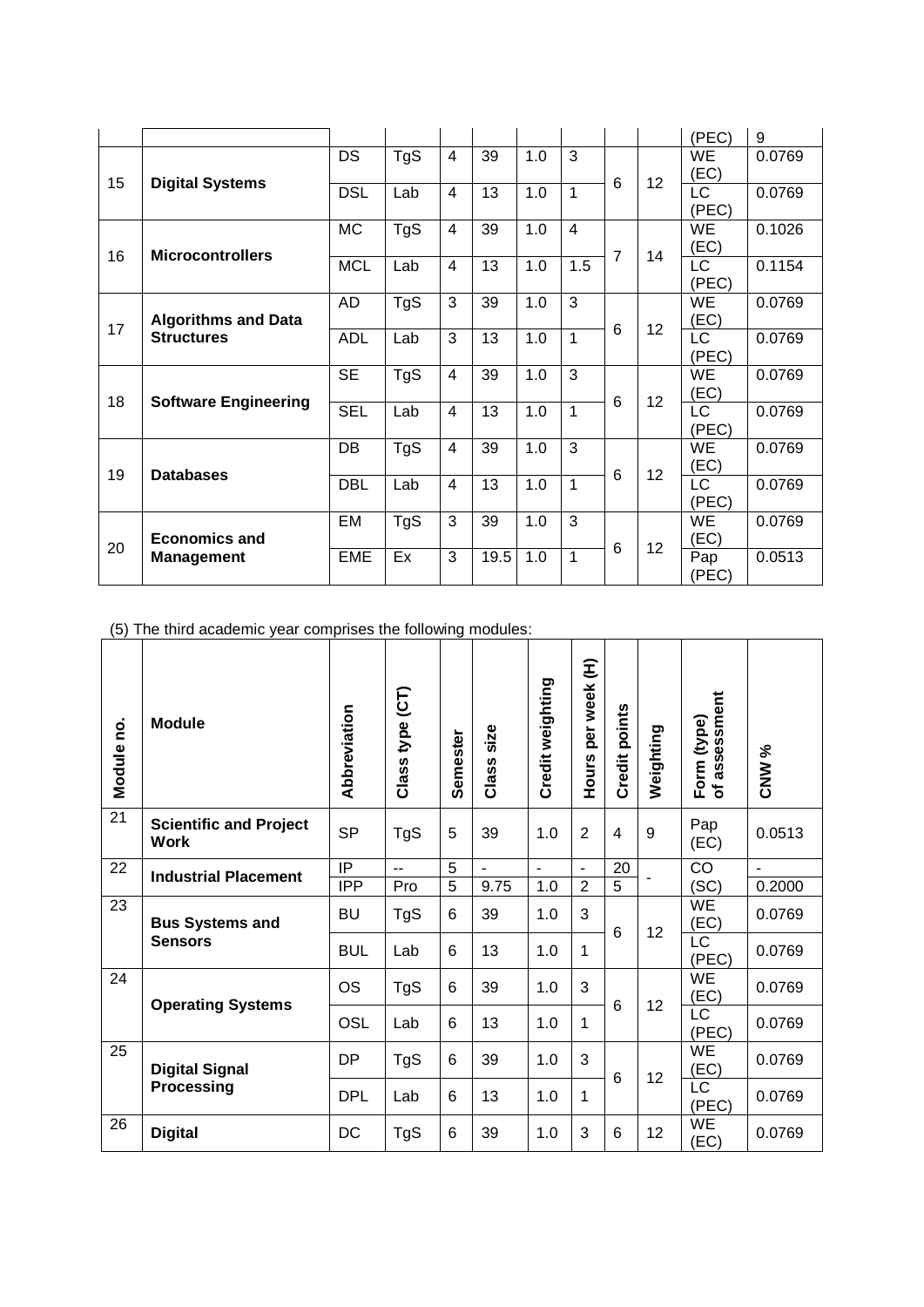|    | <b>Communication</b><br><b>Systems</b> | DCL             | Lab | 6 | 13 | 1.0 |   |        |    | ◡<br>(PFC) | 0.0769 |
|----|----------------------------------------|-----------------|-----|---|----|-----|---|--------|----|------------|--------|
| 27 | <b>Elective Project 1</b>              | CJ <sub>1</sub> | Pro | 6 | 13 | 1.0 | ັ | ∽<br>w | 10 | Pro<br>ΈC  | 0.2308 |

(6) The seventh semester comprises the following three modules and the Bachelor thesis (see Section  $8$ ) $\cdot$ 

| Module no. | <b>Module</b>                                                | Abbreviation     | type<br>Class | Semester       | size<br>Class | Credit weighting | Ê<br>per week<br>Hours   | points<br>Credit | Weighting | assessment<br>(type)<br>Form<br>৳ | <b>CNW %</b> |
|------------|--------------------------------------------------------------|------------------|---------------|----------------|---------------|------------------|--------------------------|------------------|-----------|-----------------------------------|--------------|
| 28         | <b>Elective Course 1</b>                                     | CM <sub>1</sub>  | Sem           | $\overline{7}$ | 19.5          | 1.0              | 3                        | 5                | 10        | WE/OE/<br>Pap<br>EC)              | 0.1538       |
|            |                                                              | CML1             | Lab           | $\overline{7}$ | 9.75          | 1.0              | 1                        |                  |           | LC/Pap<br>(PEC)                   | 0.1026       |
| 29         | <b>Elective Course 2</b>                                     | CM <sub>2</sub>  | Sem           | $\overline{7}$ | 19.5          | 1.0              | 3                        | 5                | 10        | WE/OE/<br>Pap (EC)                | 0.1538       |
|            |                                                              | CML <sub>2</sub> | Lab           | $\overline{7}$ | 9.75          | 1.0              | 1                        |                  |           | LC/Pap<br>(PEC)                   | 0.1026       |
| 30         | <b>Elective Project 2</b>                                    | CJ <sub>2</sub>  | Pro           | $\overline{7}$ | 9.75          | 1.0              | $\overline{4}$           | 5                | 10        | Pro<br>EC)                        | 0.4103       |
| 31         | <b>Bachelor Thesis (12)</b><br>CP) and Colloquium (3)<br>CP) | ВT               | --            | 7              | 1             | 0.3              | $\overline{\phantom{a}}$ | 15               | 70        | $HP$ (EC)                         | 0.300        |

The compulsory elective modules 1 and 2 in paragraph (6) comprise a range of class types and may have a mathematical/science, technical, business and/or general focus. A compulsory elective module must include a paper (Pap), an oral examination (OE) or a written examination (WE) as the assessment, and require either lab work completion (LC) or a paper (Pap) as pre-examination credit; the type of examination and class type shall be announced together with the compulsory elective modules. Compulsory elective modules can be chosen from the list of modules offered by the department which have been designated as compulsory electives by the chair of the Examination Committee. A notice informing students of these compulsory elective modules will be displayed. Students may also choose compulsory elective modules in subjects offered by other departments at Hamburg University of Applied Sciences, subject to the written approval of the chair of the Examination Committee and provided that the other departments have spaces on the relevant courses and for the corresponding examinations. Students wishing to take compulsory electives in other departments must submit an application to the chair of the Examination Committee before the start of the semester in which such electives are to be taken. Applications may only be rejected if the other department in question refuses to accept the student on the grounds outlined above, or if the subject does not have the required number of credit points and/or meet the content requirements of sentences 1 and 2 above.

(7) Students shall be able to choose between at least two modules for each compulsory elective (a notice announcing the available modules is to be displayed).

(8) All classes and examinations shall be offered in English. Certain classes, as indicated on notices displayed by the department, can also be taken in German. Such classes are part of the Germanlanguage programme run by the Department of Information and Electrical Engineering or by other departments of the Faculty of Engineering and Computer Science. For classes taken in German, the teaching and examination language is German. Students may take up to 40 credit points in Germanlanguage classes. Any examinations credits taken in German will be marked as such on the final certificate.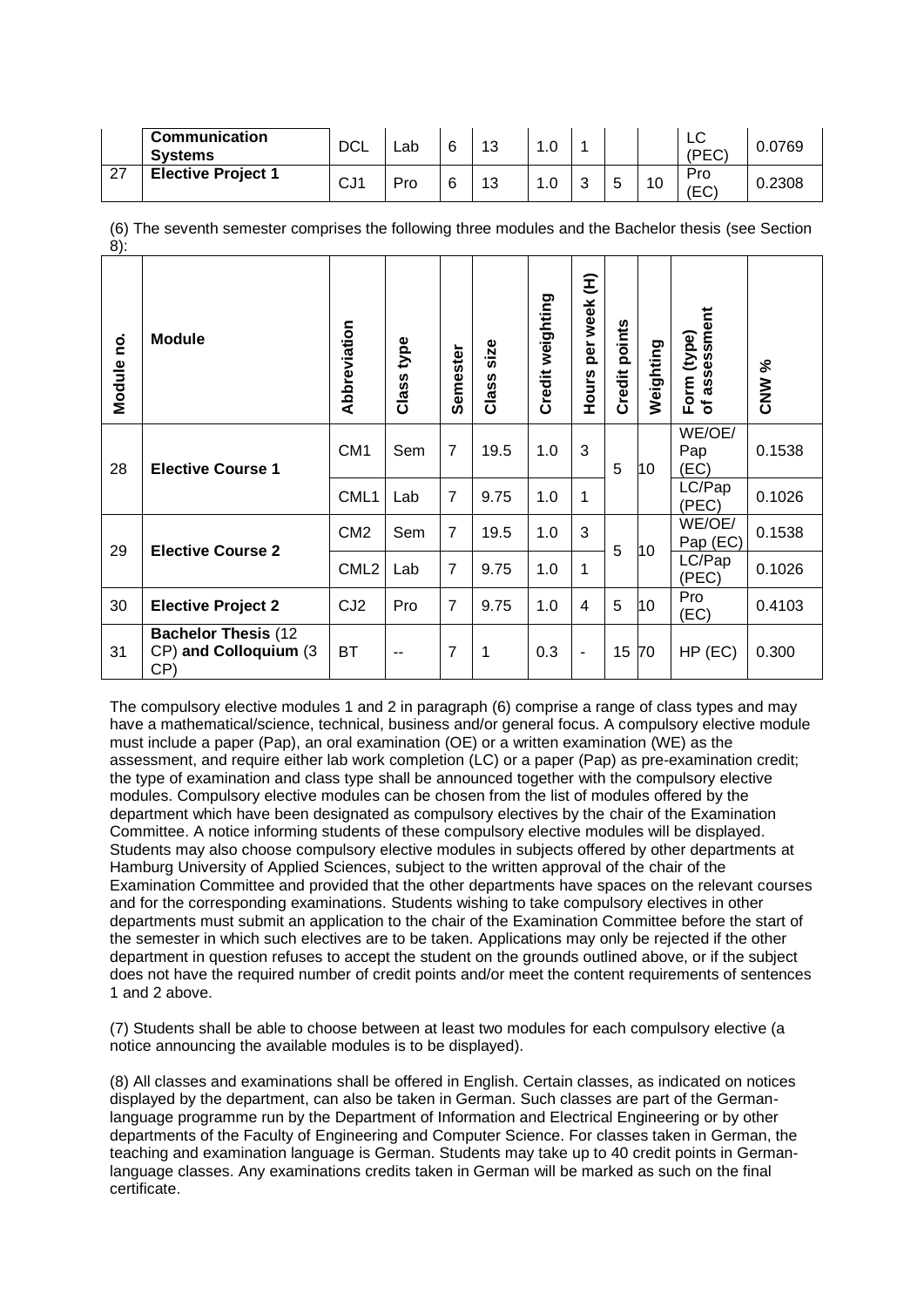# **7 Classes and attendance**

For those classes where attendance is compulsory, students shall be deemed to have met the attendance requirements if they have attended for the set number of class hours (periods) required for the specific class. Over and above the requirements set out in the General Examination and Study Regulations (GESR-ESLC-BM), project attendance is also compulsory.

# **8 Bachelor thesis**

(1) The Bachelor thesis is a theoretical, programming, empirical and/or experimental final project which the student conducts and writes up. In their Bachelor theses, students should demonstrate that they are able to approach problems from the scientific, applied or vocational fields covered in the degree programme; that they are able to do so independently by applying scientific methods and findings, and that they are able to define such problems within an interdisciplinary context.

(2) Students may register their Bachelor projects once they have passed at least all but three of their module assessments. The total credit points outstanding for any study, pre-examination and examination credits yet to be obtained must not exceed 15.

(3) Students have three months to work on their Bachelor projects from the date of registration.

(4) Twelve credit points are awarded for passing the Bachelor thesis and three for the corresponding colloquium. The colloquium grade is included in the Bachelor thesis grade. For the overall Bachelor thesis grade, the grade awarded by each examiner is multiplied by 35.0.

# **9 Participation in examinations**

Pursuant to Section 23 (6) GESR-ESLC-BM, all study, pre-examination and examination credits for the first academic year of the programme (see Section 5 (3)) are to be completed within five semesters (two and a half years). If such credits are not completed within this period, the student concerned shall be deregistered from the course. In such cases, the Bachelor shall be deemed to have been failed. In case of resit exams the form of assessment may deviate from §6 (3) to (5) such that instead of a written exam (WE) an oral exam (OE) or paper (Pap) is carried out. that instead of a written exam (WE) an oral exam (OE) or paper (Pap) is carried out.

# **10 Assessment and grading**

(1) Examinations shall be assessed and graded in accordance with Section 21 (3) GESR-ESLC-BM.

(2) The overall Bachelor grade is the sum of the weighted points awarded for completion of examination credits and the weighted points awarded for the Bachelor thesis. The weightings for examination credits can be found in the tables in Section 6 for each academic year/semester. A student's best compulsory elective module grades will be used in the calculation of the overall grade, unless the student applies to the Examination Committee before registering his or her Bachelor thesis to have different compulsory electives included in the overall grade. If other compulsory elective modules have also been taken, the three compulsory elective modules with the next best grades will also be included on the certificate as supplementary modules, but will not be factored into the total grade. Students may apply to have different supplementary modules included. Section 21 (16) sentence 2 GESR-ESLC-BM shall not apply.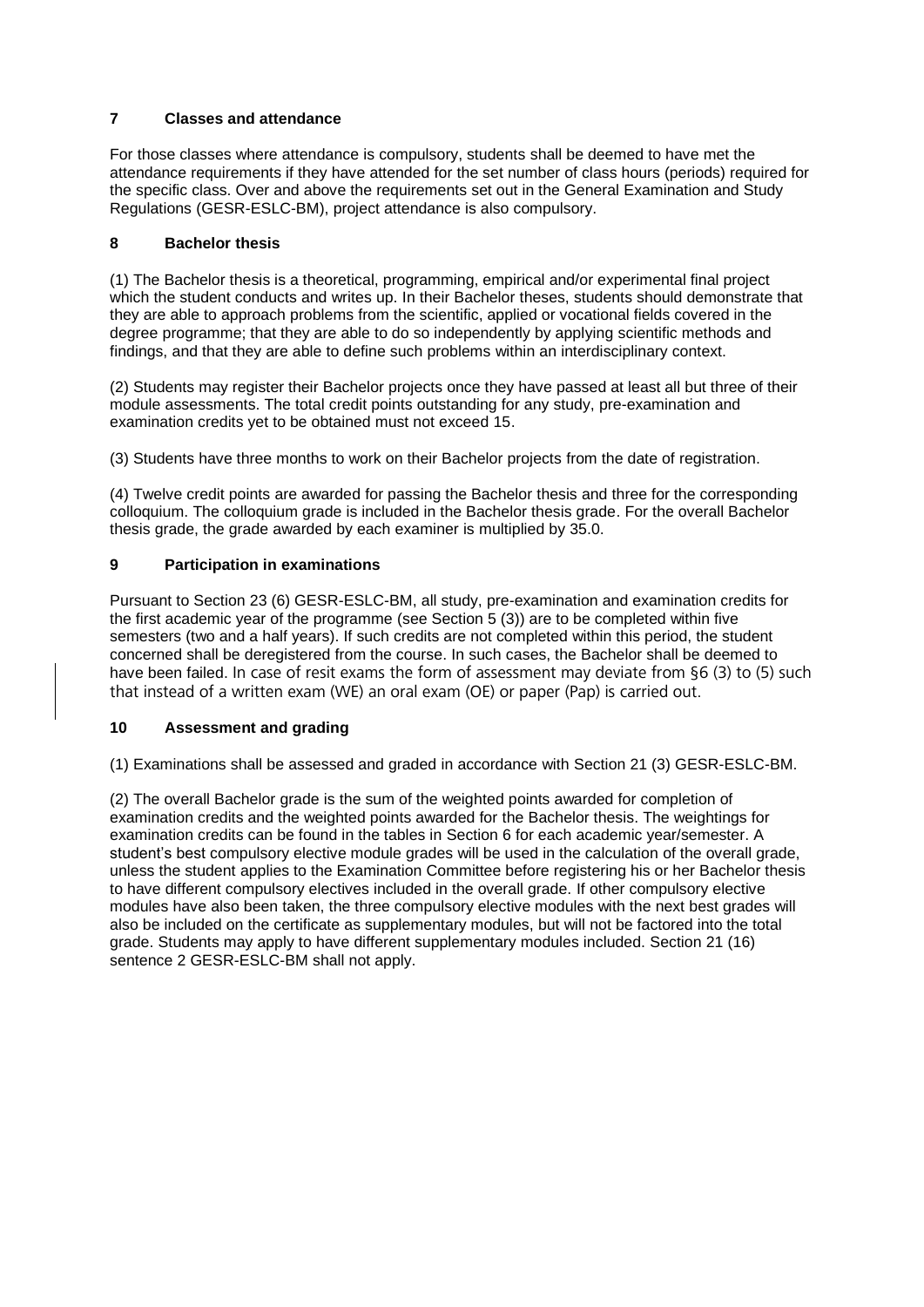(3) A student shall be deemed to have passed the Bachelor if he or she has passed all module examinations, the industrial placement and corresponding paper, and the Bachelor thesis. For a student to pass the module examinations, he or she must obtain all corresponding study, preexamination and examination credits. The overall grade and the final grade for a successful Bachelor of Engineering examination are as follows:

| Total grade             |      |    |      |        | Final grade                        |
|-------------------------|------|----|------|--------|------------------------------------|
| more than or<br>exactly |      |    | 4901 | points | very good<br>(with<br>distinction) |
| less than               | 4900 | to | 4225 | points | very good                          |
| less than               | 4224 | to | 3211 | points | good                               |
| less than               | 3210 | to | 2197 | points | satisfactory                       |
| less than               | 2196 | to | 1690 | points | pass                               |

(4) The grading of tests pursuant to Section 14 (3) no. 11 GESR-ESLC-BM can count for up to 20% of the grade for written examinations (WE) in accordance with Section 14 (3) no. 3 GESR-ESLC-BM.

#### **11 Bachelor certificate**

(1) Students can apply for a written confirmation (grade summary) of the module examinations (including the corresponding study, pre-examination and examination credits) of the first year if study; this confirmation is issued when the following requirements have been fulfilled:

- 1. A certificate permitting the student to study at Hamburg University of Applied Sciences on the international Information Engineering degree programme;
- 2. Enrolment in the international Bachelor of Information Engineering degree programme;
- 3. Successful completion of all pre-examination credits and examination credits for the first year of study (Section 6 (3));
- 4. Confirmation according to Section 17 (3) GESR-ESLC-BM.

(2) The Bachelor certificate is issued when the following requirements have been fulfilled:

- 1. A certificate permitting the student to study at Hamburg University of Applied Sciences on the international Information Engineering degree programme;
- 2. Enrolment in the international Bachelor of Information Engineering degree programme;
- 3. Successful completion of all the examination credits, and the corresponding pre-examination credits and study credits for the individual modules (Section 6);
- 4. Successful completion of the Bachelor thesis (Section 8);
- 5. Confirmation according to Section 17 (3) GESR-ESLC-BM;
- 6. Confirmation of completion of the industrial placement and the corresponding study credit (Section 5 (3)).

(3) Where examination credits have been taken in German, this will be indicated on the certificate.

## **12 Closing provisions and entry into force**

(1) These Examination and Study Regulations shall become effective on the day of their publication in the Hamburg University of Applied Sciences Gazette (*Hochschulanzeiger*). They shall apply with effect from the 2016/2017 winter semester for all students commencing their studies on the international Information Engineering degree programme in the 2016/2017 winter semester or thereafter.

(2) The "Examination and Study Regulations for the International Bachelor of Information Engineering Degree Programme at the Department of Information and Electrical Engineering of the Faculty of Engineering and Computer Science at Hamburg University of Applied Sciences" of 22 November 2012 (Official Gazette [*Amtlicher Anzeiger*] No. 81 of 30 November 2012 page 33) shall cease to be effective as of the date given in the first sentence of paragraph (1) above.

(3) Examination and study credits obtained in a student's foundation and main degree pursuant to the Examination and Study Regulations in paragraph (2) above shall be recognised where equivalent.

(4) Students on the international Bachelor of Information Engineering degree programme who commenced their studies before the 2013/2014 winter semester under the Examination and Study